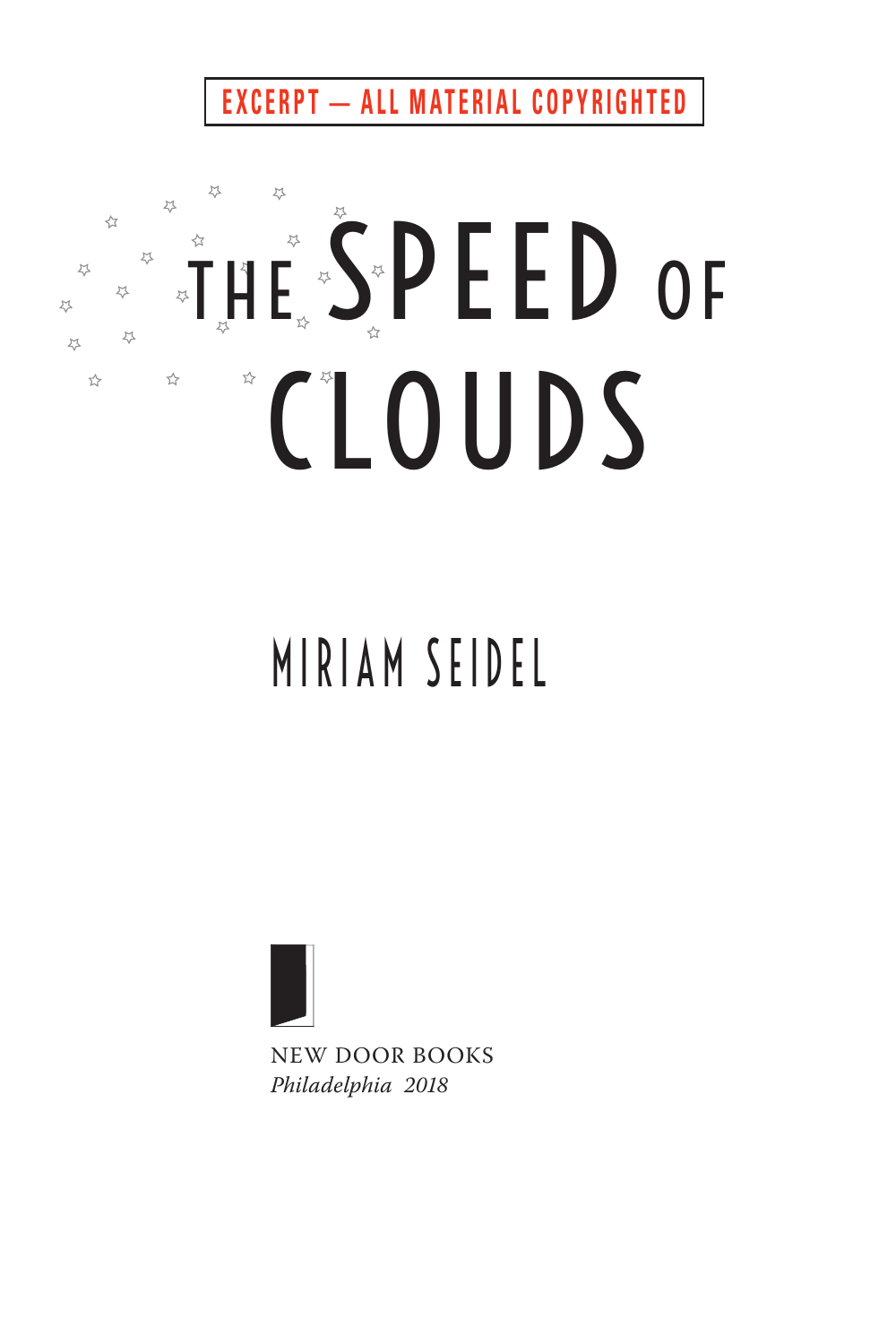New Door Books An imprint of P. M. Gordon Associates, Inc. 2115 Wallace Street Philadelphia, Pennsylvania 19130 U.S.A.

Copyright © 2018 by Miriam Seidel All rights reserved No part of this book may be used or reproduced in any manner whatsoever without written permission, except in the case of brief quotations embodied in critical articles and reviews.

This is a work of fiction. Any resemblance herein to actual persons, living or dead, or to actual events or locales is purely coincidental.

Library of Congress Control Number: 2017916108 ISBN 978-0-9995501-0-6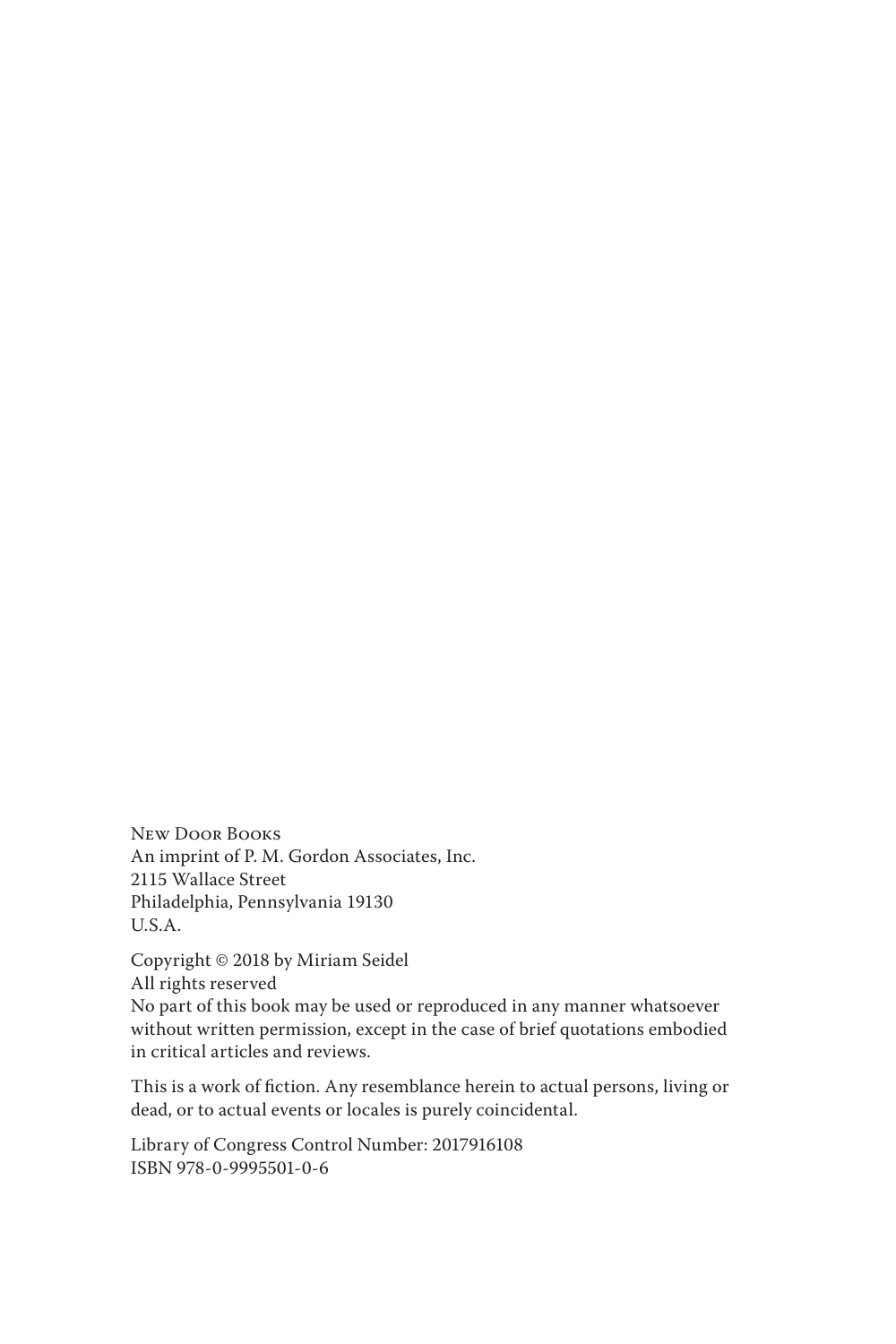

Ladies and Gentlemen, Humanoids, Cyborgs and Androids, Reptilians, Gonfarians, other respected members of the known Universe, and any otherwise embodied Dear Readers:

I'm happy to announce this, Issue Nine of "Voice of the Cyborg"! We got a little behind schedule, but you know how it is with getting a zine printed, stapled, stuffed and mailed. Maybe some future zine will be able to whoosh through the ether to your email inboxes! Think about it: we've got just a few months to go till the year 2000 kicks in. Some people are spreading doom about the Y2K bug, saying we're heading for massive computer crashes when the digital calendars click over at midnight this coming New Year's Eve. I choose to be optimistic. The way I see it, the future is getting closer, ready or not!

Back to our new issue, let me welcome a new writer to our pages, Tad Fishkin. Tad's story involves some kind of showdown between the Santak and the Mesh—two of SkyLog's more fascinating alien species. He's done his homework, so let's give a high five for this brand-new contributor to the Voice. Even though his story doesn't include our beloved Roi, IMHO the best cyborg of the 23rd century. But I promise this look at the Mesh, who are all cyborgs, of course, will be illuminating. Roi isn't the only one we can learn from—we're open to all corners of the SkyLog universe! Send us your androids, your romance bots, your battle-weary Meshers yearning to be free!

1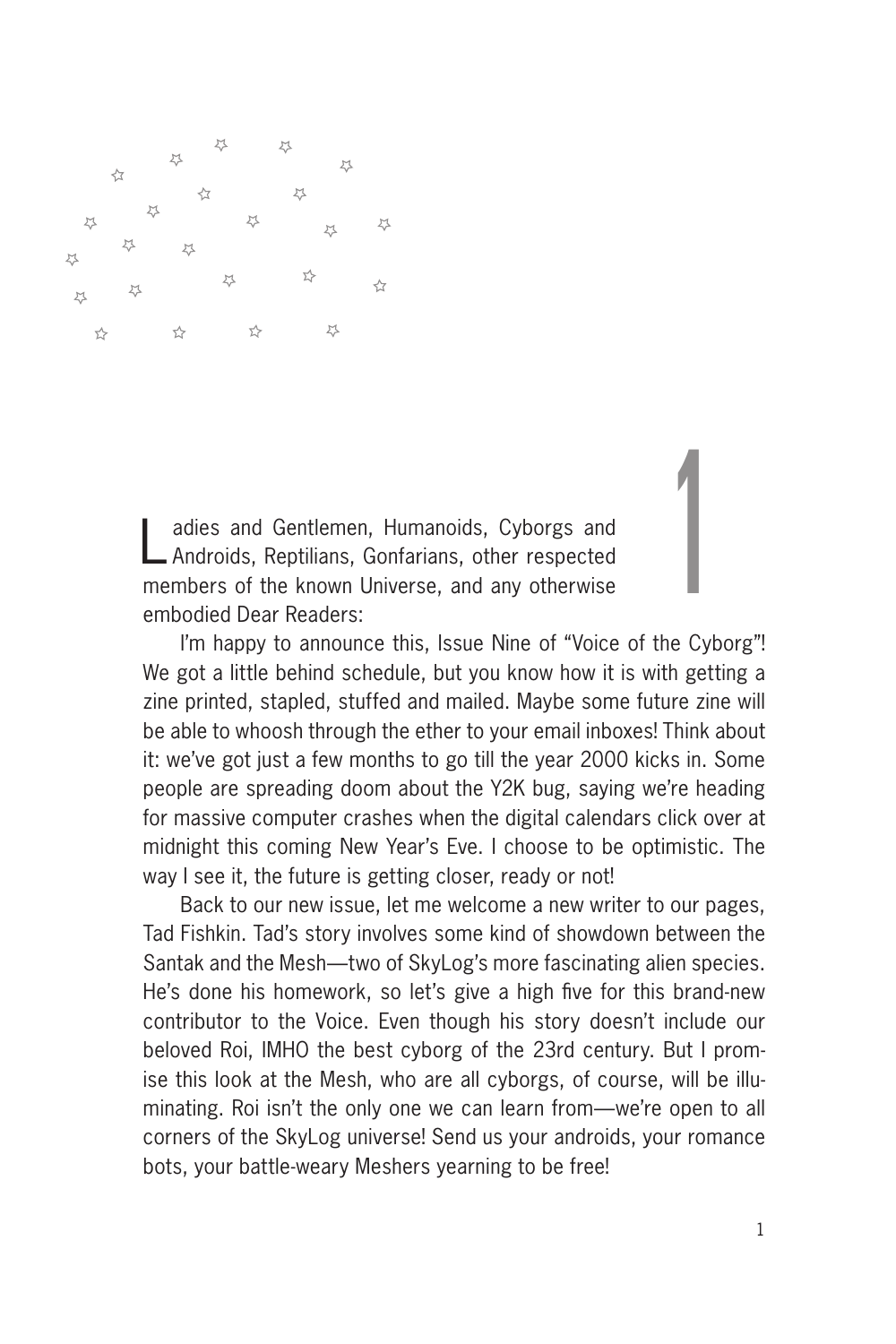We've also got a new installment of Angie Madden's Roi–Dr. Braxton romance, set in the alternate timeline where Roi is secretly still able to feel emotions. Whoa, is it getting hot in here? I call timeout to cool down.

Lastly, where are all you contributors? Seriously—this issue's coming out a bit thinner than the last one. We've got to keep going, now more than ever, since the Disastrous Cancellation Event that cut down *SkyLog: Century 23* in its prime. It's up to us to imagine what happens next, and even what might have happened, like Angie's doing in her new story. Plus, "Voice of the Cyborg" should be a place where we can throw around the big questions that attracted us in the first place, before we got hung up on attractive cyborgs and other non-conventional creatures. Are you all too busy consoling yourselves with old SkyLog episodes in syndication? We've seen a couple of zines biting the dust in the last year or so. If things don't pick up here, I may have to inflict some longer editorials on you.

Don't forget, I'm accepting submissions by email now—except for artwork of course. Till I get a better modem, just snail-mail that to me.

One more note: This publication is no longer associated in any way with the Cyborg Appreciation Society. The Society will conduct their fannish business separately, and I am publishing and editing "Voice of the Cyborg" myself. So I expect an appropriate increase in respect around here.

Reporting some anomalous signals from the outer shell—radiation barriers may be affected . . .

"WHAT IS IT, MA?" I hit save and close but don't turn around. I know she's standing in the door of my room.

"I've been calling you for the last five minutes."

"Don't exaggerate."

"I called a couple times, you didn't answer." She picks her way around the bed. "Don't you want to eat before your meeting?"

She leans over my shoulder and squints at the screen, as if narrowing her eyes could force it to make more sense. How could such a little woman have given birth to me? Her head barely clears the monitor. Even with me in the wheelchair, Janine's face isn't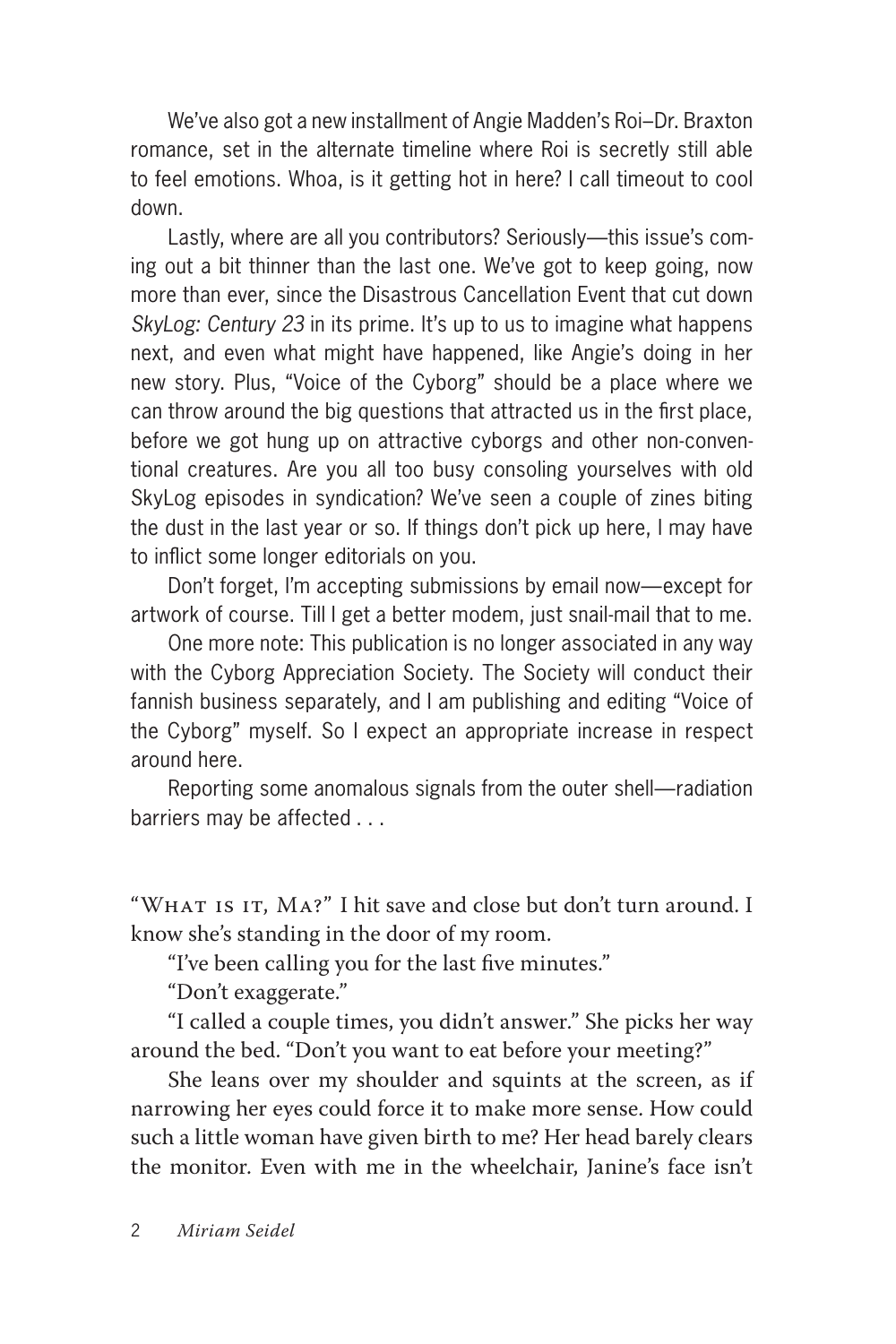that much higher than mine. If I could stand up next to her, I'd be way taller, I think. It's been a while.

"I'm not going to the meeting."

She turns to me. "Honey, you look so nice! What did you do to your hair?" Did she even hear me? I want to bat her hand off my head. Why did I get dressed up anyway? Regulation Transortium Fleet officer's uniform. I guess it's my way of saying I'm still the Commander here, even if Sheryl's in charge of the club.

"I told you I'm not going, Ma."

"But—it's Thursday, right? You always go to your meeting the first Thursday of the month."

I turn the chair so I can see her straight on. Other than the alarm on her face, she's looking kind of perky, with a flowery blouse over her turquoise leggings.

"What are *you* all dressed up for?"

She looks down at her outfit. "Your father is coming over later. He's gonna help me bring some boxes down to the basement." Message received, Captain.

"I'll be in here. You and Irv can have your fun, or whatever. You won't even know I'm home."

"Do you want him to do anything for you while he's here? Move those boxes?"

"Negative." She means the boxes of old issues of "Voice of the Cyborg" stacked next to the desk. But I like having them right there in case I get a request for a back copy. I glance around the room, at my bookshelf, overflowing with my prized sci-fi book collection, including the SkyLog novelizations from the first TV series. The *SkyLog II* poster right over my bed, since it features the *Century 23* cast's introduction to the big screen. My collection of autographed headshots of SL stars from both series, which I got personally at various Cons over the last ten years. I can tell you which of them were nice, who was cruising on autopilot, and who were high or beery while signing their photos. Okay, my desk is a bit overcrowded, but that's "Voice of the Cyborg" HQ.

"Mindy, honey—you haven't missed a meeting in, what a couple of years! Except when you were in the hospital that last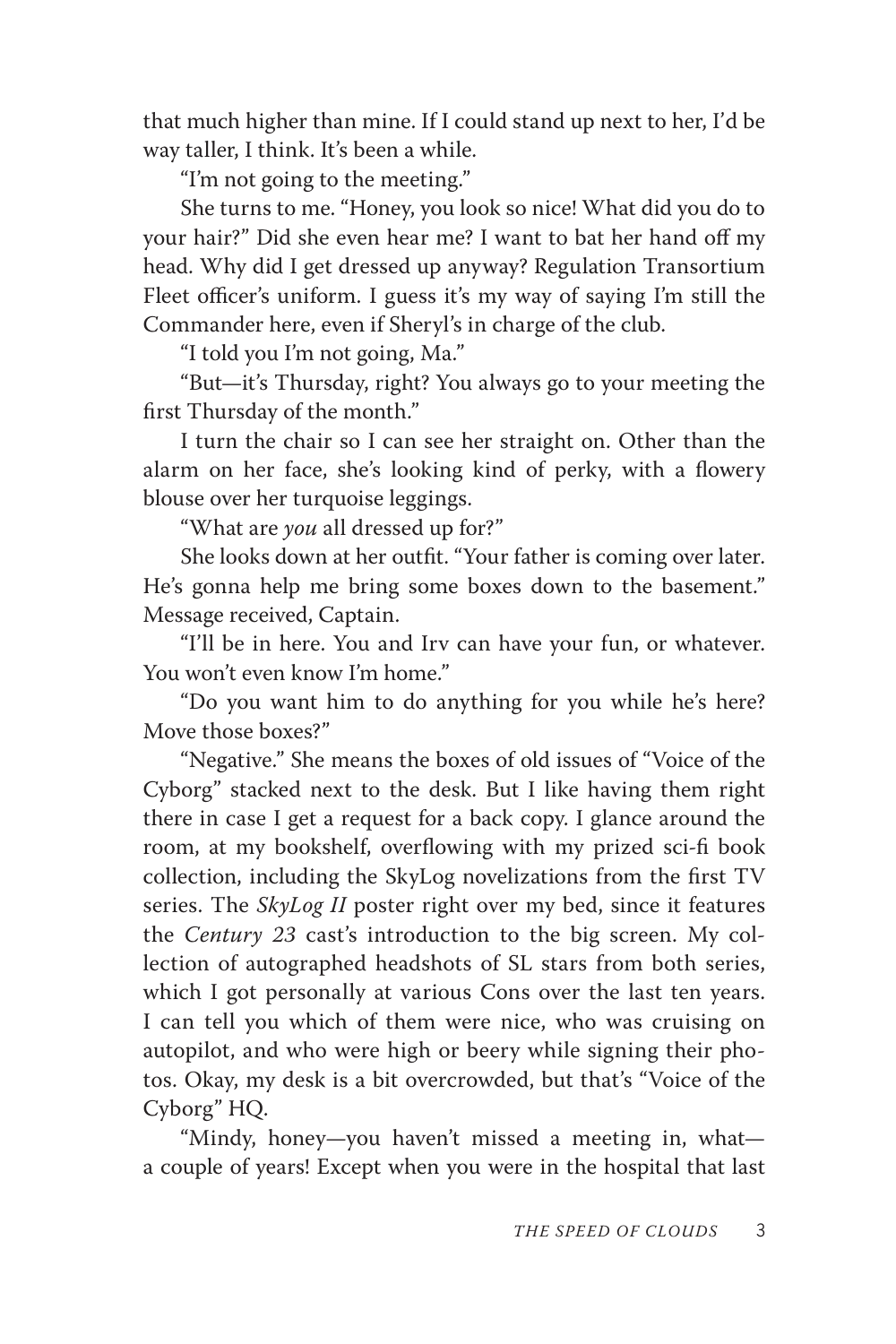time . . ." That was for the kidney infection. No big deal, in the scheme of things.

"I'm not going, okay?" I turn back to the monitor.

"What happened? Did something happen?"

"I told you already! I'm not the Commander anymore," I say, trying to keep my voice level. "Sheryl's in charge tonight, and I don't want to spoil her party."

"But you're friends! Aren't you friends with Sheryl?"

"No, we are not friends." I mean that to sound frosty and cyborgish, but it barely comes out at all. Before, I would have said all the members of the CAS were my friends. Obviously Sheryl wasn't, I see that now. What kind of friend goes around behind your back, contacting everybody, campaigning to throw you out of office?

"But your meetings are—so much fun for you!" By which she means, they're the high point of my social life and her last hope for me to meet some nice boy, even though the club is over ninety percent female.

"I'll still be doing the magazine."

"Right, you said." Janine takes this in. "Then you can have supper with us—I'm making ravioli."

"I'm not hungry. And don't ask me again, I really don't want to eat anything."

She looks at me with her raised eyebrow thing. I know she wants to touch my cheek, but she's holding back.

"I'll bring you something later," she says. "And you'll come out and say hi to your father."

"Whatever." Lots of static. Signal's breaking down, we can't hold the com feed much longer.

The door shuts. I turn back to the screen, and start up the artificial-life program that Zuzana gave me, watching it as it generates growth patterns by itself. From just a few little random lines, pinwheel shapes start spiraling out. And the colors keep changing, on some hidden algorithm: now they're pink going to red at the tips. You never know how they'll end up. I've been thinking of asking Zu if she could make it work as a screensaver but I'd probably go right back to my old, classic advancing-stars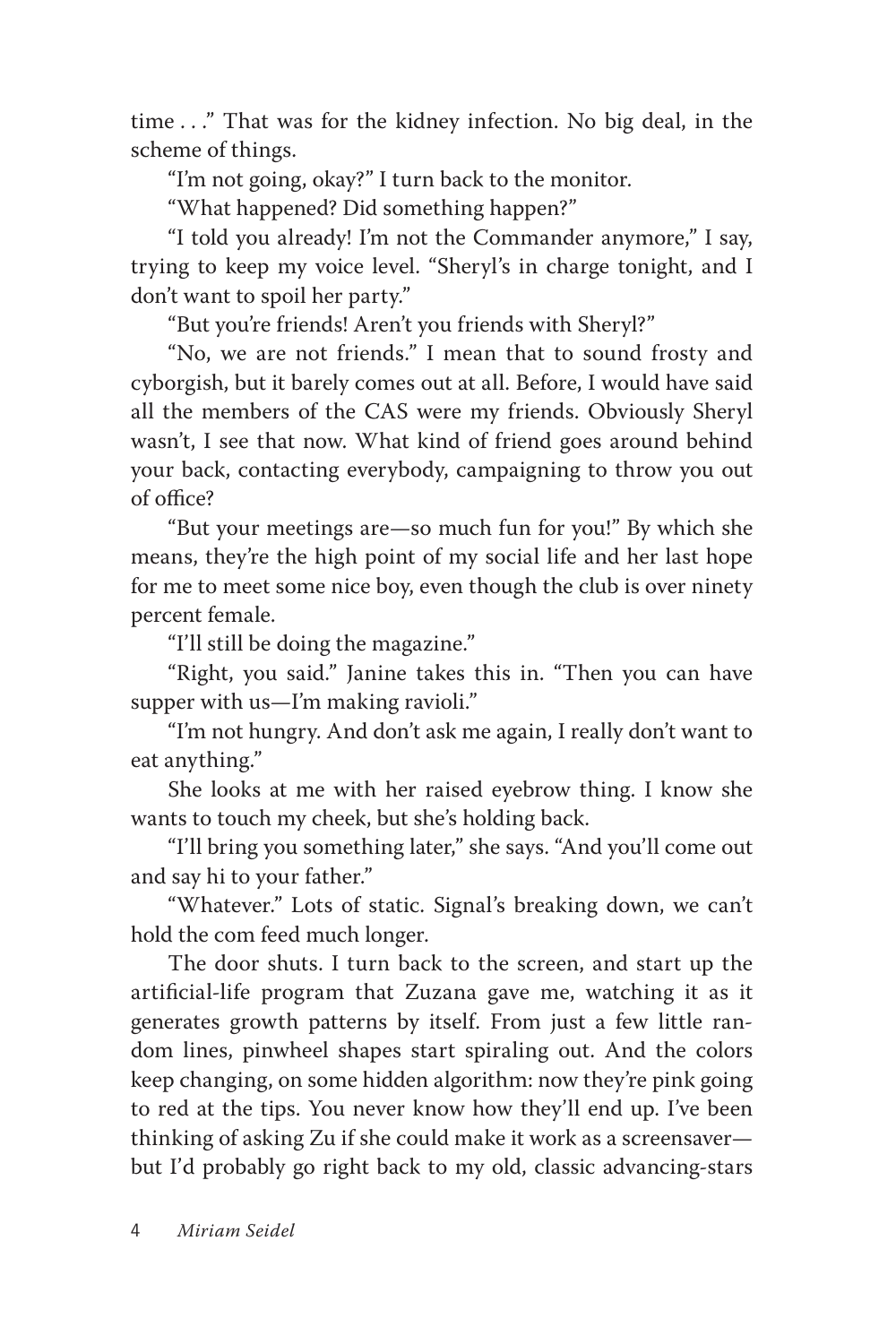screensaver anyway. I always do. Zuzana's still my friend, I think. She emailed me a few times after the meeting, but I couldn't figure out what to say to her, too embarrassed over the whole thing. Remembering, I squeeze my eyes shut, and the forms curlicue along on the inside of my eyelids, glowing a sick yellow-green.

I wheel over and shut the bedroom door. Before I can turn around, I'm caught by the reflection in the mirror on the back of the door. It's somebody I don't know. That SkyLog uniform is stretching in all the wrong places like some cheap Halloween costume—the top over the big boobs and middle, the pants stretching too tight over those thighs. The face, weary and offkilter. Is this what happens when my rank is taken away—I crumple down into my chair like some crucial part of my skeleton was removed? Or did I look like this before and didn't notice, only seeing the Fleet officer in the mirror? I feel old. Next birthday I'll be twenty-four, which rounds up to twenty-five. Then it's just a step till thirty. Nerdy girl in a wheelchair, living with Mom. Without the CAS, what have I got? The zine, I remind myself and that person grimacing back at me, for the hundredth time since the last meeting. My fanzine. The place where SkyLoggers can let loose and bravely imagine things that are about more than how we look.

Stupid fucking mirror. I jab the light switch off. That's better, cloaked in half-darkness, the curtains drawn. But now I'm back in the meeting, caught again in that horrible moment—the fluorescent lights buzzing in the silence as I look around the table in the library's conference room, at the raised hands among the eight members who showed up, except for Zu, voting Sheryl in as our new Commander. Sheryl avoiding my eyes as she declares herself the winner. It happened so fast. First she introduced the new bylaws, new because we never had any before, and written by her. Right after that, she called for a vote. And then she just kept talking in her droning-on monotone, moving past the vote like it was no big deal, right into something about planning for the next Con. I sat there, my skin turning cold. Couldn't say anything, like my voice was stuck in my throat, making it hard to breathe. Me, with the zingers always ready, couldn't say a thing.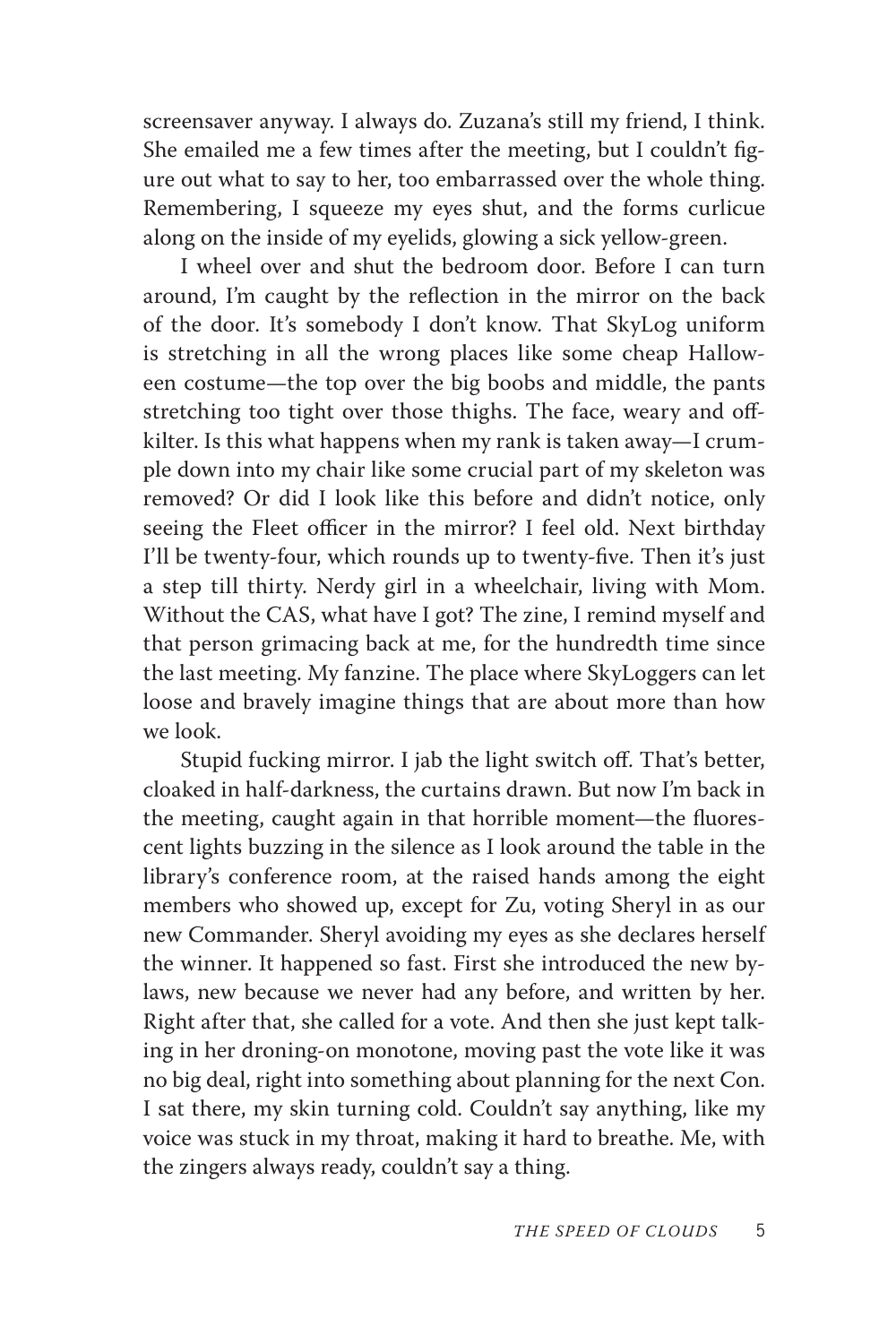I started the CAS, for fuck's sake—it never occurred to me to step down after a while. And Sheryl, mousy little Sheryl, who joined just last year, who said she left the Synergy because it was so disorganized. Not that we were super-organized, but we're smaller than the Synergy. She showed up for the meetings every month, and was always so helpful in her ultra-quiet way. I figured she was a fellow Roi lover, even though she didn't say much when we talked about his important episodes, things like that—but she did jump in to talk about planning for the next Con, membership dues, or to point out when we wandered off the agenda. She volunteered to do the minutes—nobody wants to do the minutes. Then she offered to clean up the various lists: the Voice subscriber list, the membership list, and to send out subscription and dues reminders. That's when I should have started worrying. With the membership records, she went around to everyone behind my back, setting the whole thing up. Up till the last meeting, the worst thing that had happened this year was *SkyLog: C23* getting canceled. Which was upsetting enough, even if the constant rumors about that meant it was no surprise.

In the near dark, the blue hush of the monitor calls me back. The growth program kept going without me, the pinwheels now paisley-shaped blotches bumping against each other. The screensaver will come on soon. There it is: the white pinpricks of stars moving toward me from the blackness of space, unending waves of them.

THE DOOR OF my cabin pings. I know who it is.

Enter, I say.

The door slides away as he walks in, then shuts behind him. Roi.

He stands there in the doorway, with his grave expression and putty-gray skin. His Wuvian antenna buds exposed on his hairless skull.

Come and sit, I say. He walks over, not too slow or too fast, no wasted movement. I know he unnerves many of the ship's crew. It's not only how he looks and moves but what he represents. For me, though, instead of being disturbed, I'm fascinated by how he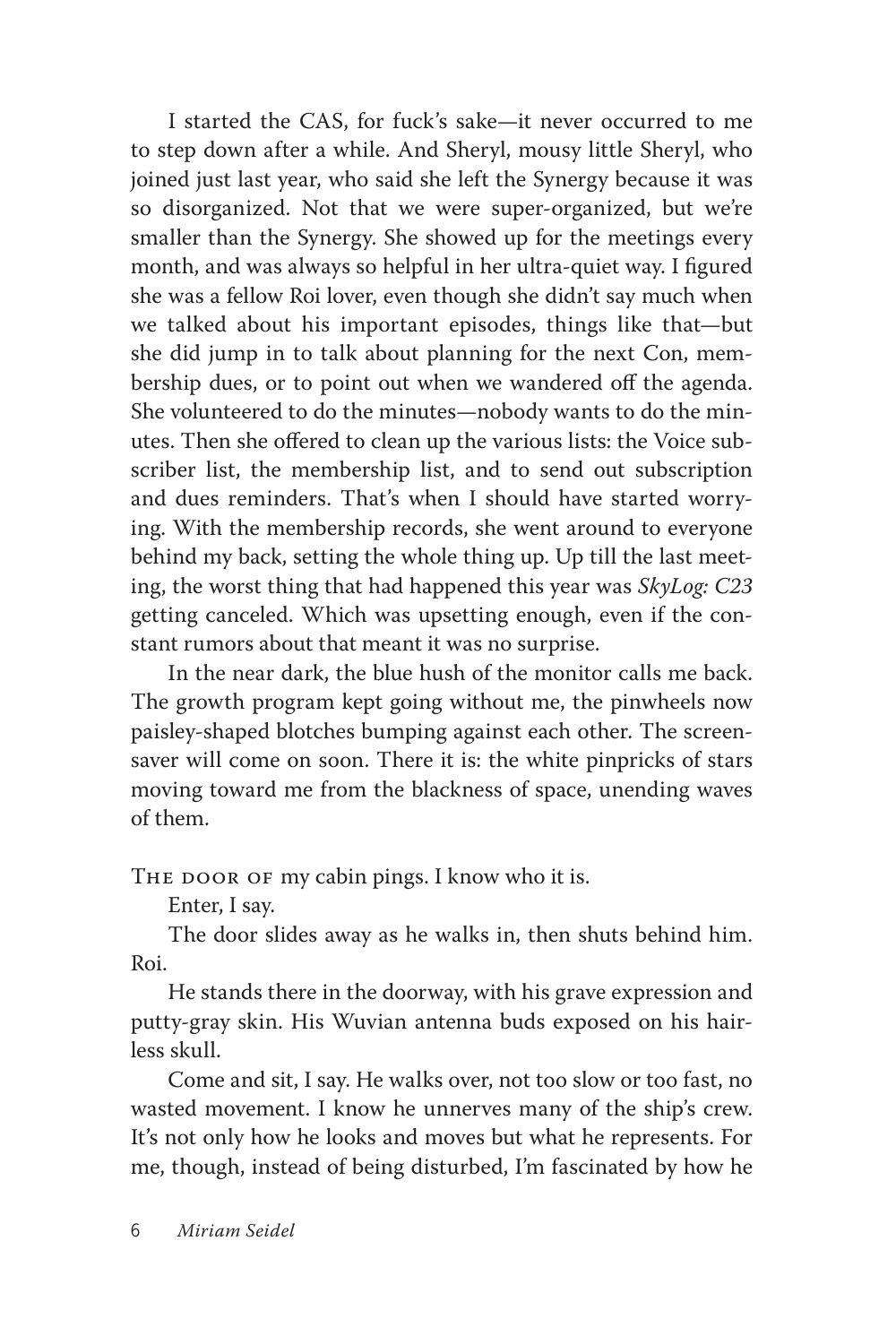sits on the uneasy boundary between humanoid and artificial lifeform. An Enmeshed humanoid—the only one ever to escape the Mesh alive.

I put my hand on his, feeling his hardened, leathery skin.

I'm happy to see you again, I tell him.

He looks at me, says nothing. I tell myself again that the emotional responses he was born with have been crushed, twisted beyond recognition by his Enmeshment. He can't respond freely to anything. Can't prefer anything, or make any choice between options that are presented to him. Even after all this time on the ship, he needs to be told what to do.

To fill the silence, I talk. I tell him about the mission I just returned from, to the Ixaran moon colony. The sting of failure, the shame of being kicked off Ixara 3, victim of my apparent inability to read the intentions of the colony representatives. Dr. Braxton says it's good to talk about my feelings with Roi. She thinks that hearing humanoid emotions described in real time as they're experienced will help to rehabilitate his own damaged functioning. Watching his face, I don't know. I only know he's listening.

I stop talking, and look around the cabin. Stark and cool, with only one decorative touch—the branching figurine on the table, its tips lazily shifting colors. There's the never-ending hum of the ship, reminding me that I'm a tiny unit in a much larger mission. But even here, with Roi beside me, the pain of my recent mission failure wells up. Sighing, I signal the lights to lower. Nothing will happen unless I demand it.

I feel sad, I say. I need you to comfort me. He knows what this means. I lie back on the couch and pull him to me. He circles me with his arms, strokes my hair. We kiss. I want him to want this too, but he can't want anything, not after what he's been through. I pull off his tunic and trace the raised line that runs up and down his arms on both sides. I know it continues down to his feet, the same line that meets at the top of his bare head. It's the most visible reminder that he's a creature both of pumping blood and coursing electricity. We start to move together. It's a relief to both of us not to have the burden of talking anymore. I wait for the zing of electricity, the charge that escapes from him, a sign of his